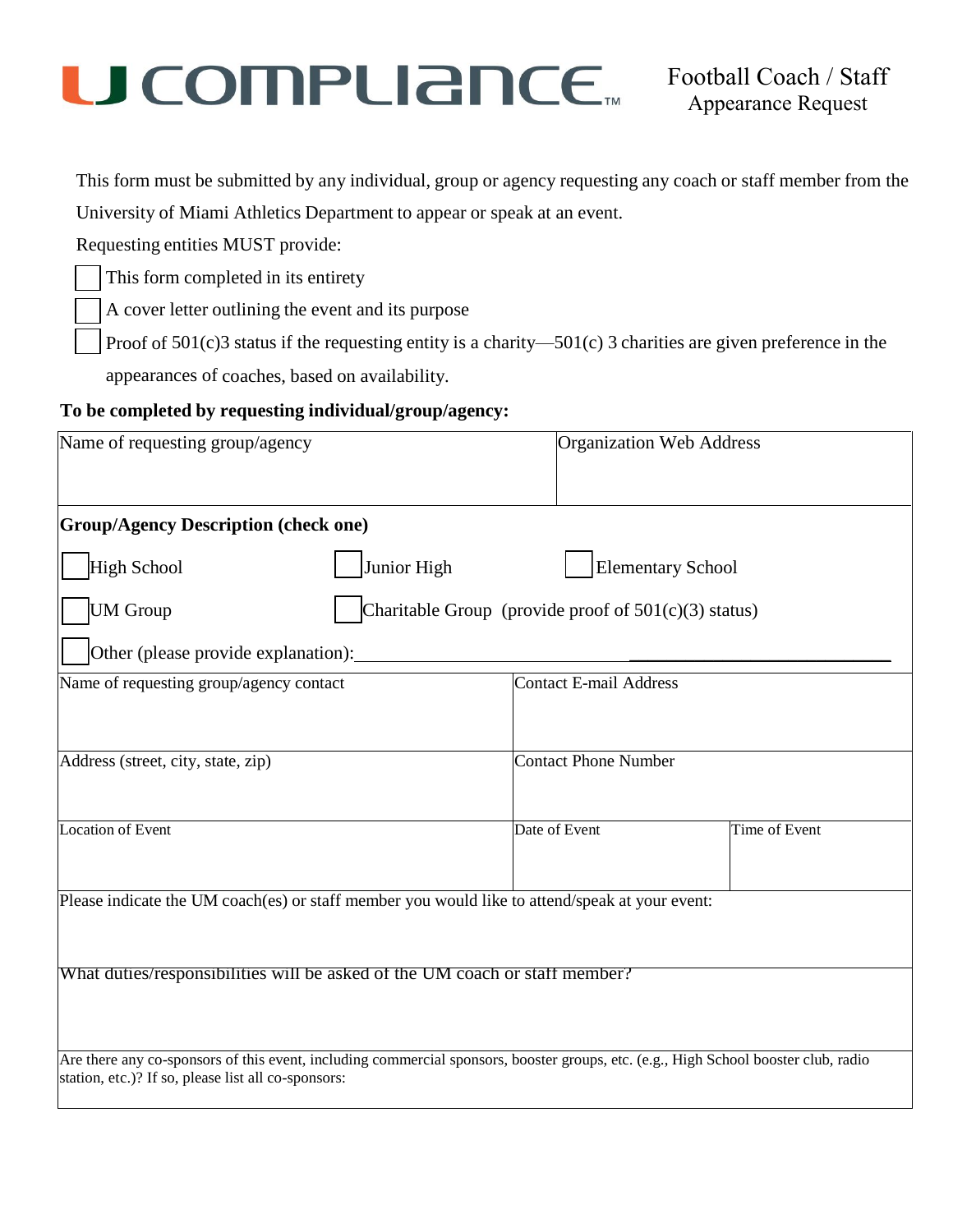# U COMPLIANCE.

| Please answer the following promotion/donation specific questions: |                                                                                                                                                                                                                           |  |  |
|--------------------------------------------------------------------|---------------------------------------------------------------------------------------------------------------------------------------------------------------------------------------------------------------------------|--|--|
|                                                                    | $\text{Yes}$ No 1. Will the event involve any commercial agencies or sponsors (e.g., Wells Fargo, Publix, etc.)<br>**If yes, please attach a detailed description of the role of the sponsor**                            |  |  |
|                                                                    | $\Box$ Yes $\Box$ No 2. Will the coach(es) name, likeness or appearance be used in any announcement,<br>advertisement or promotion of the event.<br>**If yes, please attach a copy of the announcement or advertisement** |  |  |
|                                                                    | $\Box$ Yes $\Box$ No 3. Will the event involve students who have started 9th grade?                                                                                                                                       |  |  |
|                                                                    | $\Box$ Yes $\Box$ No 4. Is this a fundraising event?                                                                                                                                                                      |  |  |
|                                                                    | $\Box$ No 5. Will the funds raised directly or indirectly benefit a group?<br>If yes to #5: Is the group associated with a HS or high school booster group?<br>Yes  <br>No                                                |  |  |
| <b>The Yes</b>                                                     | No 6. Will the funds directly or indirectly benefit an individual?<br>If yes to #6: Is that individual a high school student?<br>Yes<br>No                                                                                |  |  |
| Yes<br>N <sub>0</sub>                                              | 7. Will the money raised go directly to a charity?                                                                                                                                                                        |  |  |
|                                                                    | 8. What is the age range of the individuals who will benefit from the fundraiser/donated items?<br>Ages 13-18<br>Ages $1-12$<br>$Ages 18+$                                                                                |  |  |

I certify that I have filled out this form correctly and accurately to the best of my knowledge. Additionally, I have read and agree to abide by all NCAA rules and regulations, including those related to the participation of a University of Miami athletics department staff member's appearance of involvement in my group's event. I understand that failure to provide accurate information on this form, or failing to abide by NCAA rules and regulations may jeopardize the eligibility of student-athletes or may result in a *NCAA violation.*

| <b>Signature of Group/Agency Authorized Representative</b> | Date |  |
|------------------------------------------------------------|------|--|
| <b>COMPLIANCE APPROVAL III</b> Yes<br>N <sub>0</sub>       |      |  |
| <b>Signature of Office of Compliance Services</b>          | Date |  |